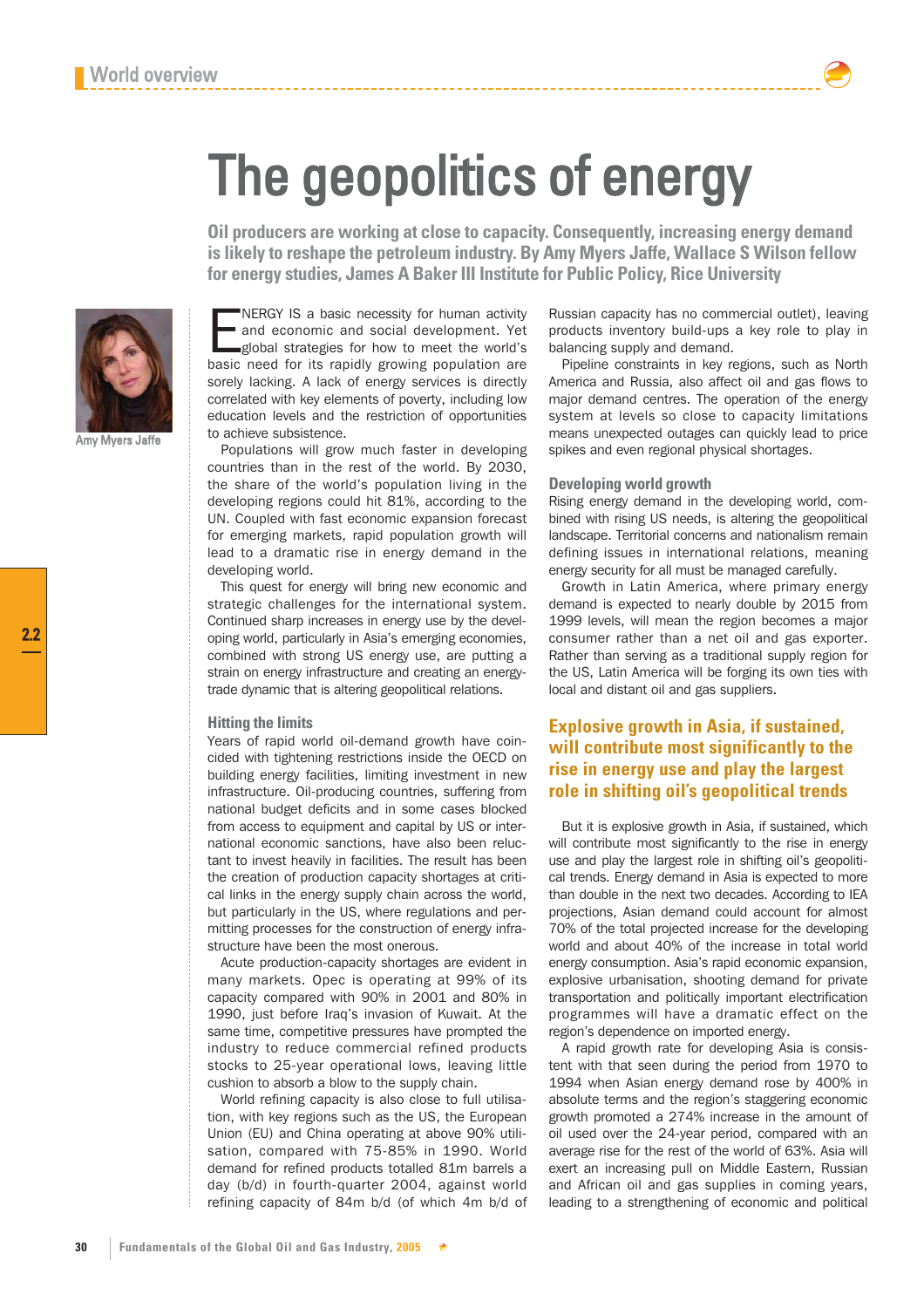ties among individual Asian states and the major oil exporting countries in the Mideast Gulf and Africa.

China alone is expected to see oil imports rise from around 1.4m b/d in 1999 to 3m-5m b/d by 2010. This has awakened fears in Tokyo, Seoul and New Delhi about competition, or even confrontation, over energy supplies and lines of transport. In the US, debate about the effect of China's rivalry for energy supply on US energy security is gaining momentum. China's proactive oil diplomacy and foreign oil and gas campaign, for example, has raised concerns in some quarters that this emerging international power, because of its growing need for oil, could become susceptible to political pressures from oil-producing states and take aggressive measures to block the availability of energy supplies to other consuming nations.

## **Opec policies pivotal**

At its 30 January 2005 meeting, Opec suspended its official \$22-28 a barrel oil-price target, signalling the cartel's intention to pursue higher prices. Opec claims the economic trends of 2004 show that oil priced at \$50/b, or even \$60/b, could be good for both consuming and producing countries.

If the increase in prices promoted by Opec is sustained, it will probably contribute to a widening economic gap between industrial societies, which can absorb these costs, and the developing world. According to a 2002 study by the IEA, this kind of business-as-usual scenario – under which the world's dependence on Opec increases over time – will mean that 1.4 billion people will still be without modern energy services in 2030.

# **For the past 30 years, developing countries have been borrowing billions of dollars from international institutions to help them pay for oil they cannot afford**

Moreover, for the past 30 years, developing countries have been borrowing billions of dollars from international institutions, such as the International Monetary Fund and World Bank, to help them pay for oil they cannot afford. This trend will worsen over time if Opec stays on its present course. Already, the rise in oil import bills represents one to three times the level of foreign assistance received by many less developed countries, darkening the outlook for their populations.

Against the backdrop of tightening oil markets and rising monopoly power within Opec, resource nationalism is on the rise. Expectations are that the world will become more dependent on oil and gas from Opec sources after 2010. The US Department of Energy predicts the call on Opec crude could rise from 28m b/d (of total demand of 78m b/d) in 1998 to 60m b/d in 2020 (of total demand of 117m b/d), with most supply coming from the Middle East, especially Saudi Arabia.

To maintain stable oil markets, a major expansion of Opec resources is required, but Opec's production capacity has fallen, not risen, over the last 20 years, calling into question whether the needed expansions

will take place. Opec has been slow to respond to the latest run-up in oil prices with major capacity expansion programmes, arguing that the world turns its back on oil producers when low oil prices benefit the international community, but harm the national budgets of oil-dependent economies.

Opec's ability and drive to protect and, when possible, increase revenues gained momentum after the 1998 oil-price collapse. Opec countries became concerned about their own economic performance, which lagged in the 1990s relative to other nations. By the end of the last decade, Opec rejected the notion that low oil prices were good for everyone. For key member nations, where oil revenues were critical, the effect of falling oil prices was perceived as far greater than the effect of higher prices on Western oil importers, whose oil import bill is only a fraction of their total trade. Oil-importing countries gained this advantage partly because of policies taken in the 1970s and 1980s to diversify to other fuels, or to tax oil use to hold down demand growth.

#### **Limited capital**

But Opec's failure to expand its capacity is not only the result of a binding strategy. In recent years, many of the national oil companies (NOCs) managing resources within the cartel have had difficulty organising the capital, technology and human-resource capabilities required to find and develop significant new reserves. Other national needs have taken priority, limiting the amount of capital available to NOCs for hydrocarbons development.

There are a few exceptions. A 2003 Deutsche Bank report shows Algeria increased its conventional crude output from 0.8m b/d, four years ago, to 1.4m b/d in 2004. Nigeria expects output to grow by 100,000 b/d a year, until 2007, if domestic political challenges can be overcome. And Saudi Arabia has begun expansions of several oilfields for the first time in more than a decade. The Qatif field added 0.5m b/d of Arab Light capacity in autumn 2004, while work at the Khurais field will contribute up to an additional 1m b/d of capacity, in addition to some new

**Oil production in Bohai Bay, China. The country's oil demand is expected to soar to up to 5m b/d by 2010, far outstripping domestic production ©Kerr-McGee**



2.2